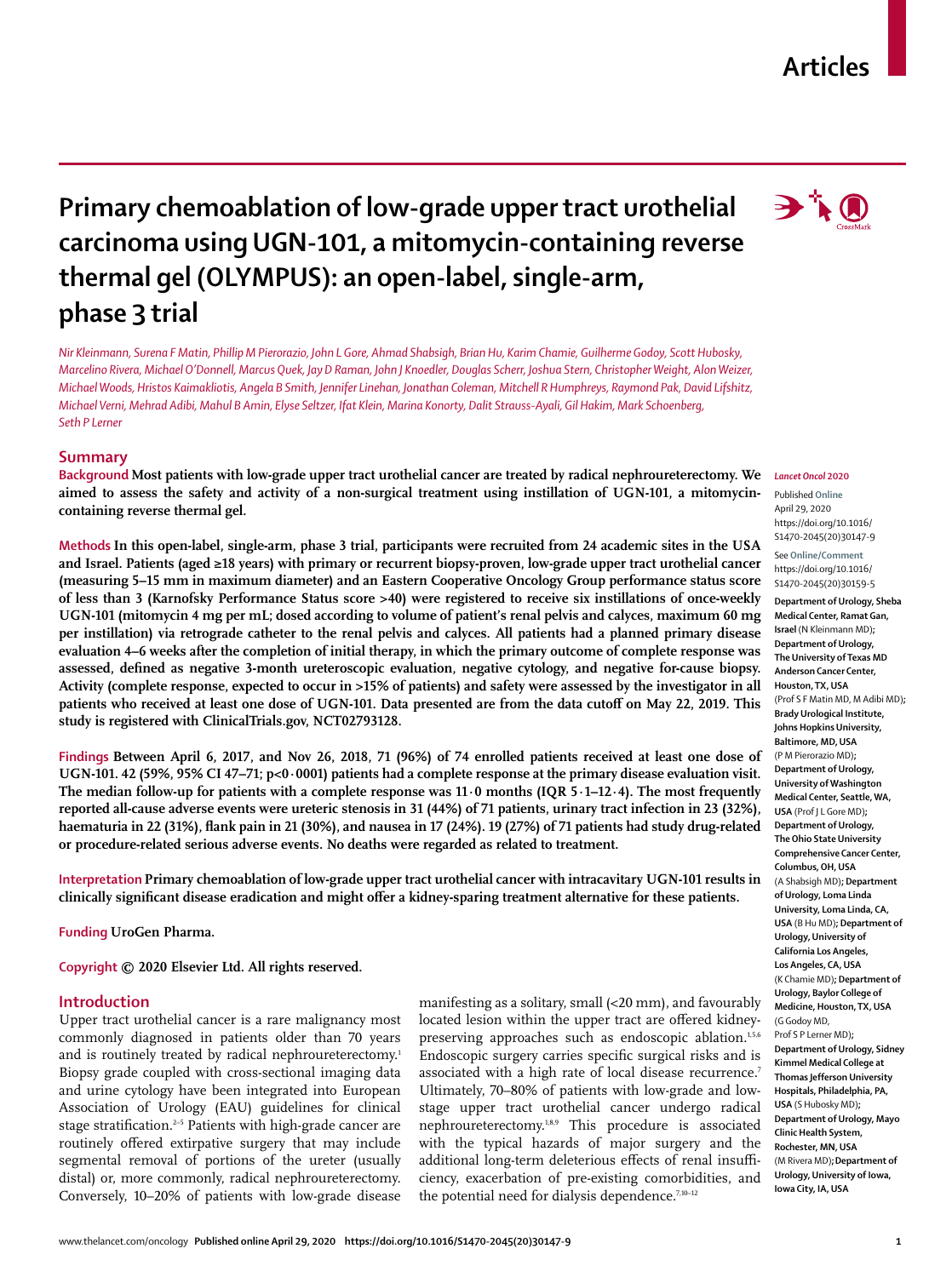(Prof M O'Donnell MD)**; Department of Urology, Loyola University Medical Center, Maywood, IL, USA** (Prof M Quek MD, Prof M Woods MD)**; Division of Urology, Penn State Health Milton S Hershey Medical Center, Hershey, PA, USA** (Prof J D Raman MD, J J Knoedler MD)**; Department of Urology, Weill Medical College of Cornell University, New York, NY, USA** (Prof D Scherr MD)**; Department of Urology, Albert Einstein College of Medicine, Bronx, NY, USA** (J Stern MD, Prof M Schoenberg MD)**; Department of Urology, University of Minnesota Health, Minneapolis, MN, USA** (C Weight MD)**; Department of Urology, University of Michigan, Ann Arbor, MI, USA** (Prof A Weizer MD)**; Department of Urology, Indiana University School of Medicine, Indianapolis, IN, USA** (H Kaimakliotis MD)**; Department of Urology, University of North Carolina School of Medicine, Chapel Hill, NC, USA** (A B Smith MD)**; Department of Urology, John Wayne Cancer Institute, Santa Monica, CA, USA** (J Linehan MD)**; Department of Urology, Memorial Sloan Kettering Cancer Center, New York, NY, USA** (J Coleman MD)**; Department of Urology, Mayo Clinic Phoenix, Scottsdale, AZ, USA** (M R Humphreys MD)**; Department of Urology, Mayo Clinic Jacksonville, Jacksonville, FL, USA** (R Pak MD)**; Department of Urology, Rabin Medical Center, Tel Aviv, Israel** (D Lifshitz MD)**; Urology Center of Las Vegas, Las Vegas, NV, USA** (M Verni MD)**; Department of Pathology, University of Tennessee Health Science Center, Memphis, TN, USA** (Prof M B Amin MD)**; UroGen Pharma, New York, NY, USA** (E Seltzer MD, Prof M Schoenberg)**; and UroGen Pharma, Ra'anana, Israel** (I Klein PhD, M Konorty PhD, D Strauss-Ayali PhD, G Hakim BSc)

Correspondence to: Prof Seth P Lerner, Department of Urology, Baylor College of Medicine, Houston, TX 77030, USA

**slerner@bcm.edu**

#### **Research in context**

#### **Evidence before this study**

A 2018 consensus conference on upper tract urothelial cancer in Stockholm, Sweden gathered clinical and research experts to discuss existing European Association of Urology guidelines for its treatment and to add further recommendations. These recommendations were to be based on a scoping review of the literature using PubMed, Embase, and Web of Science, with search terms including "upper tract transitional cell carcinoma", "upper tract TCC", "UTTCC", "upper tract urothelial cell carcinoma", "upper tract urothelial carcinoma", "UTUC", "endoscopic management", "ureteroscopic management", "laser ablation", "percutaneous management", "PNRT", "conservative management", "ureteroscopic biopsy", "biopsy", "BCG", "mitomycin C", and "topical therapy". During the 2-day meeting, findings from the literature review were presented, discussed, challenged, and adjusted accordingly. While acknowledging the paucity of prospective data, there was consensus that kidney-sparing surgery such as endoscopic ablation should be attempted for patients with low-grade

Early data regarding genomic analyses of low-grade urothelial bladder cancer and low-grade upper tract urothelial cancer suggest that low-grade urothelial malignancies share common genetic characteristics, irrespective of site of origin.13 Low-grade urothelial bladder cancer is sensitive to various chemotherapeutic agents, such as mitomycin and gemcitabine, commonly recommended as adjuvant intravesical therapies following transurethral resection of bladder tumours. Drug concentration and dwell time at the target are key features of optimal topical therapy for urothelial bladder cancer; however, continuous drug dilution due to urine flow limits the benefit of aqueous topical therapy to upper tract urothelial cancer.<sup>7-14</sup> Previously, we reported proofof-concept and preliminary safety for UGN-101, a reverse thermal gel formulation of mitomycin, in treating 22 patients with upper tract urothelial cancer in a compassionate use programme.<sup>15</sup> UGN-101 consists of mitomycin and a sterile RTGel reverse thermogelation hydrogel (UroGen Pharma, Ra'anana, Israel), which is used to reconstitute mitomycin before instillation. The reverse thermal properties of UGN-101 allow for local administration of mitomycin as a liquid, with subsequent conversion to a semi-solid gel depot following instillation into the upper tract. Normal urine flow dissolves the gel depot, allowing tissue exposure to mitomycin over a period of 4–6 h. The mechanism of tumour cell destruction by mitomycin is largely ascribed to DNA alkylation and the consequent inhibition of DNA synthesis. Modification of redox cycling, RNA inhibition, and modulation of thioredoxin reductase activity are additional activities of mitomycin.<sup>16</sup>

The current single-arm trial further evaluated the safety and activity of UGN-101 to chemotherapeutically upper tract urothelial cancer. It was noted, however, that stringent follow-up is required because of a high incidence of disease recurrence associated with ureteroscopic management of this type of cancer.

#### **Added value of this study**

To our knowledge, this trial is the first prospective study to report the activity of topical chemoablation (using a mitomycin-containing reverse thermal gel) for the primary treatment of low-grade upper tract urothelial cancer. The results show that a high proportion of patients had a complete response to this induction therapy, irrespective of baseline demographics and clinical characteristics.

#### **Implications of all the available evidence**

These findings suggest that this alternative kidney-sparing treatment might be considered for patients with low-grade upper tract urothelial cancer, including those with multifocal disease and those who are not candidates for endoscopic ablation.

ablate primary and recurrent low-grade upper tract urothelial cancer.

# **Methods**

# **Study design and participants**

This open-label, single-arm, phase 3 trial recruited participants in 24 academic sites in the USA and Israel (appendix p 7).

Eligible patients were aged 18 years or older with primary or recurrent biopsy-proven, low-grade upper tract urothelial cancer involving the renal pelvis or calyces (diagnosed within 2 months before screening), life expectancy of more than 24 months, and an Eastern Cooperative Oncology Group performance status score of less than 3 (with Karnofsky Performance Status score >40). Current guidelines of the EAU and the International Consultation on Urological Diseases do not make a distinction between primary and recurrent lowgrade disease for risk stratification; thus, patients with either type were included in this trial. The presence of one or more low-grade lesion above the ureteropelvic junction, measuring (by direct visualisation at ureteroscopy) 5–15 mm in greatest dimension, was required for study entry. Patients with lesions larger than 15 mm were eligible for endoscopic downsizing before the initiation of treatment. Patients with multifocal cancer were included as long as any ureteral or lower urinary tract tumours were completely ablated, and patients with bilateral disease were eligible if one renal unit was removed or rendered disease-free by endoscopic ablation before enrolment (see protocol in appendix). Patients with coexisting ureteral upper tract urothelial cancer were excluded unless they could be first ablated by endoscopic or surgical resection before study entry. The study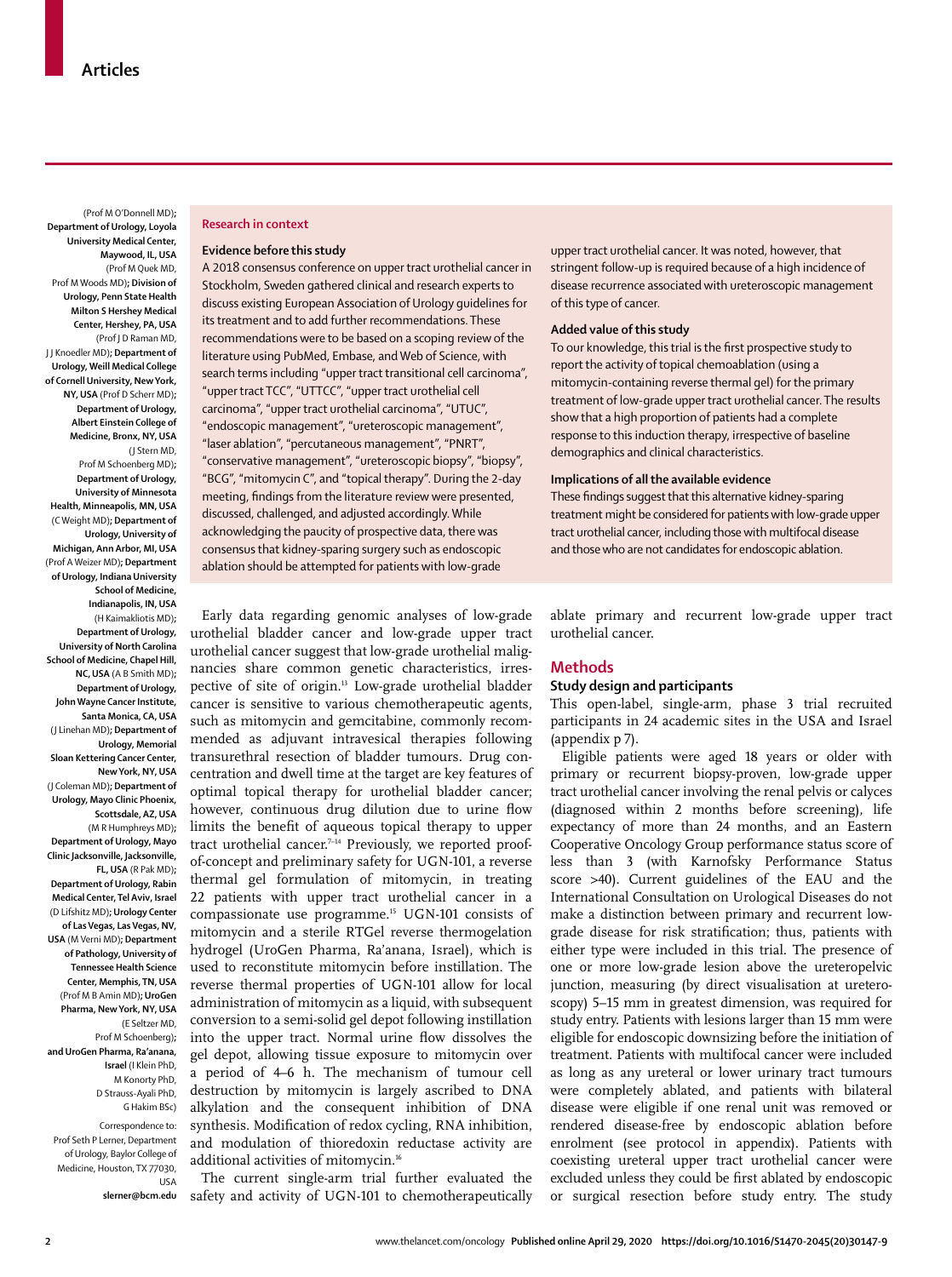or unresectable at baseline, the latter usually because of difficult access to the lower pole of the kidney.

Patients were required to have adequate organ and bone marrow function, as determined by routine laboratory testing (leucocytes ≥3000 cells per μL, absolute neutrophil count ≥1500 cells per μL, platelets ≥100000 per μL, haemoglobin ≥9·0 mg/dL, total bilirubin ≤1·5×upper limit of normal [ULN], aspartate aminotransferase and alanine aminotransferase ≤2·5×ULN, alkaline phosphatase  $\leq$ 2.5×institutional ULN, and estimated glomerular filtration rate ≥30 mL/min). Patients who received Bacillus Calmette–Guérin treatment during the 6 months before visit 1 and those who were actively being treated or intended to be treated with systemic or intravesical chemotherapy during the duration of the study were excluded. Patients with active urinary tract infection or intractable bleeding disorders were excluded. Inclusion and exclusion criteria are summarised in the appendix (p 1).

All participants gave informed written consent. The study protocol, amendments, and related documents issued to the patients were reviewed and approved by the designated ethics committees, institutional review boards, and regulatory authorities before any procedures related to the study were undertaken. The study was performed in accordance with US Food and Drug Administration good clinical practice regulations (Code of Federal Regulations 21, parts 50, 56, and 312), and the International Conference on Harmonisation good clinical practice guidelines (E6) and clinical safety data management (E2A). An independent data monitoring committee periodically reviewed results of the trial including all available safety data. The protocol is available in the appendix.

# **Procedures**

Eligible participants received six once-weekly treatments of UGN-101 (4 mg mitomycin per mL gel) to the renal pelvis and calyces via retrograde ureteral catheter (5–7 French catheter). The instilled volume of UGN-101 was determined in each patient by averaging three fluoroscopically guided volumetric measurements of the renal pelvis and calyces before treatment. The instilled volume of UGN-101 was not to exceed 15 mL (ie, maximum dose 60 mg). Procedures were done in a variety of clinical settings including hospital operating rooms, outpatient surgical centres, and doctor's offices, but the same kits were used in all settings. Patients received their instillations under either general or local anaesthesia; the decision to use general versus local anaesthesia was based on provider and patient preferences. Blood tests were done within 3 days before each instillation to establish acceptable laboratory values for organ and bone marrow function. In the event of a urinary tract infection or another safety indication (eg, inadequate organ function), treatment was postponed

surgeons determined whether tumours were resectable – until the event had resolved. Treatment delays beyond – s<sub>ee Online for appendix</sub> 4 weeks due to adverse drug reaction required discontinuation of treatment. Complete blood count, renal, and liver function tests were done 1 week and 3 weeks after the last weekly instillation.

> 4–6 weeks after completion of initial therapy, study participants were evaluated at the primary disease evaluation by ureteroscopy, selective upper tract wash cytology, and for-cause biopsy, which was done if ureteroscopic visual inspection was suspicous for recurrent or persistent disease (ie, not clearly negatiave). The same surgeon did both the diagnostic and primary disease evaluation ureteroscopies. Cytology and histopathology slides were reviewed by local pathology laboratories (a single pathologist at each institution) and centrally (at the University of Tennessee Health Science Center, Memphis, TN, USA). The degree of response and durability of complete response for study analysis purposes were based on the local laboratory's interpretation. Patients with a complete response continued to undergo quarterly surveillance and were eligible for up to 11 monthly maintenance treatments with UGN-101 (appendix p 2). Durability of response was assessed at 6 months, 9 months, and 12 months in patients with complete response at the primary disease evaluation and was recorded dichotomously as either success (a complete response at 12 months) or failure (no longer a complete response at 12 months).

> Patients with no complete response, including those achieving a partial response (defined as any decrease in tumour size or number of tumours that was not a complete response), were referred for standard-of-care therapy, as determined by the treating urologist.

#### **Outcomes**

The primary endpoint was complete response, which was defined as a negative endoscopic examination and negative cytology at the primary disease evaluation and negative for-cause biopsy when done. These measures were selected in consultation with regulatory authorities as clinically meaningful. If either biopsy or cytology results showed residual disease, the patient was classified as having no complete response.

When the primary analysis was done (data cutoff May 22, 2019), we did an interim analysis for the key secondary endpoint, which was durable response at the 12-month follow-up visit for patients showing complete response at the primary disease evaluation. A separate report will analyse this endpoint when all patients showing complete response have been followed up for at least 12 months. Further secondary endpoints were durability of the ablative effect at 3 months, 6 months, and 9 months after the primary disease evaluation visit for patients who showed a complete response at the primary disease evaluation, and to evaluate the overall clinical benefit of treatment with UGN-101. Overall clinical benefit included whether patients with partial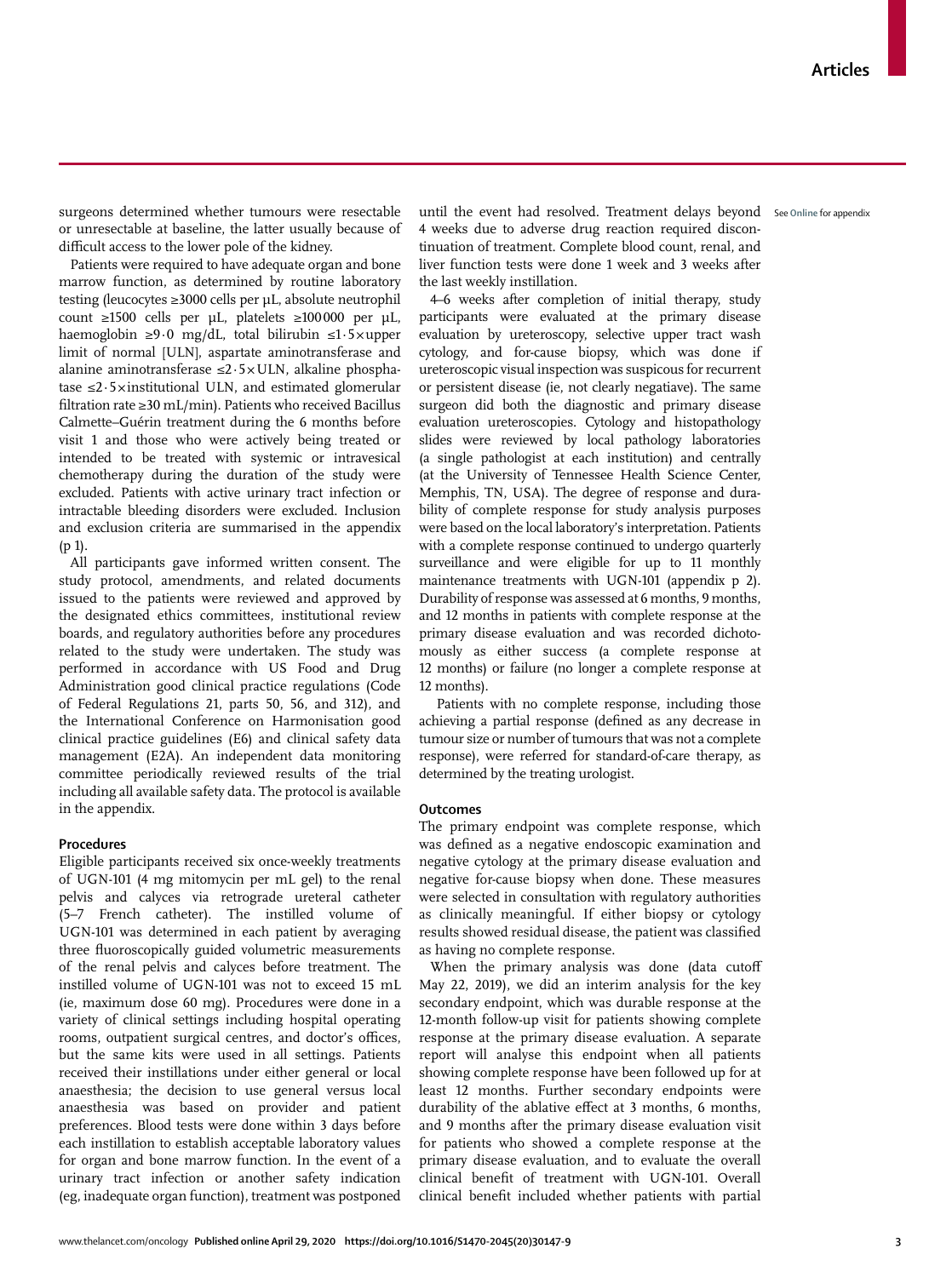For the **Medical Dictionary for Regulatory Activities** see https://www.meddra.org



#### *Figure 1:* **Trial profile**

At the time of data cutoff, 16 patients had not yet reached the study completion visit (12 months after the primary disease evaluation); six of these were still receiving maintenance treatment. \*More than one reason could be given.

response were able to have their treatment plans modifed. Pre-specified exploratory subgroup analyses for the primary and key secondary endpoints examined the potential effects of baseline demographic and clinical characteristics on outcomes.

Safety was assessed throughout the study through adverse event monitoring; adverse events were graded according to the [Medical Dictionary for Regulatory](https://www.meddra.org) [Activities](https://www.meddra.org)**,** version 19.1.

# **Statistical analysis**

The single-arm design tests a novel chemoablation strategy and was chosen in consultation with regulatory authorities as the most effective way to quickly determine the activity of UGN-101, because there are no approved drugs or non-surgical ablative therapies with which UGN-101 could be compared. UGN-101 was offered as a kidney-sparing approach for patients who were current candidates for radical nephroureterectomy, and a placebo group was therefore not considered for ethical reasons.

Sample size was determined under the assumption that the primary endpoint of the study was the proportion of patients with a complete response at the primary disease evaluation visit, that the true complete response rate following treatment with UGN-101 was expected to be 30% or higher, and that the primary analysis of the primary endpoint aimed to rule out a threshold rate of 15% using a two-tailed test for binomial proportion with two-sided α of 0·05. In other words, a complete response rate of 15% was the performance goal of the study. Per protocol and under these assumptions, a sample size of 74 evaluable patients would provide a power of 88·5% to show that the observed complete response rate was superior to 15%.

The primary analysis was done using all patients who received at least one instillation of UGN-101. Assuming that the sample included 74 evaluable patients, the decision rule was to reject the null hypothesis if the number of complete responses in the sample was 18 or more. If the number of evaluable patients was not 74, the rejection area was to be updated accordingly, using the same statistical methods. The number and percentage of patients who were complete responders at the primary disease evaluation (with 95% CI and exact binomial hypothesis testing p value) are presented as a part of the primary analysis. A preplanned futility analysis was done after 20 evaluable patients had primary data at the primary disease evaluation (March, 2018), which indicated that the intervention was not futile and that the study should go forward.

All statistical analyses were carried out using SAS, version 9.4 or higher. All descriptive statistics were provided by visit (if relevant) and overall. Success for the key secondary endpoint was declared if the lower bound of the 95% CI for durability of tumour ablative effect at 12 months was greater than 40%, which was deemed to be a clinically meaningful threshold given that the 6-month rate of recurrence after endoscopic ablation is high.

The safety analysis group included all patients who received at least one instillation of UGN-101. Treatmentemergent adverse events reported by five or more patients are presented descriptively by preferred term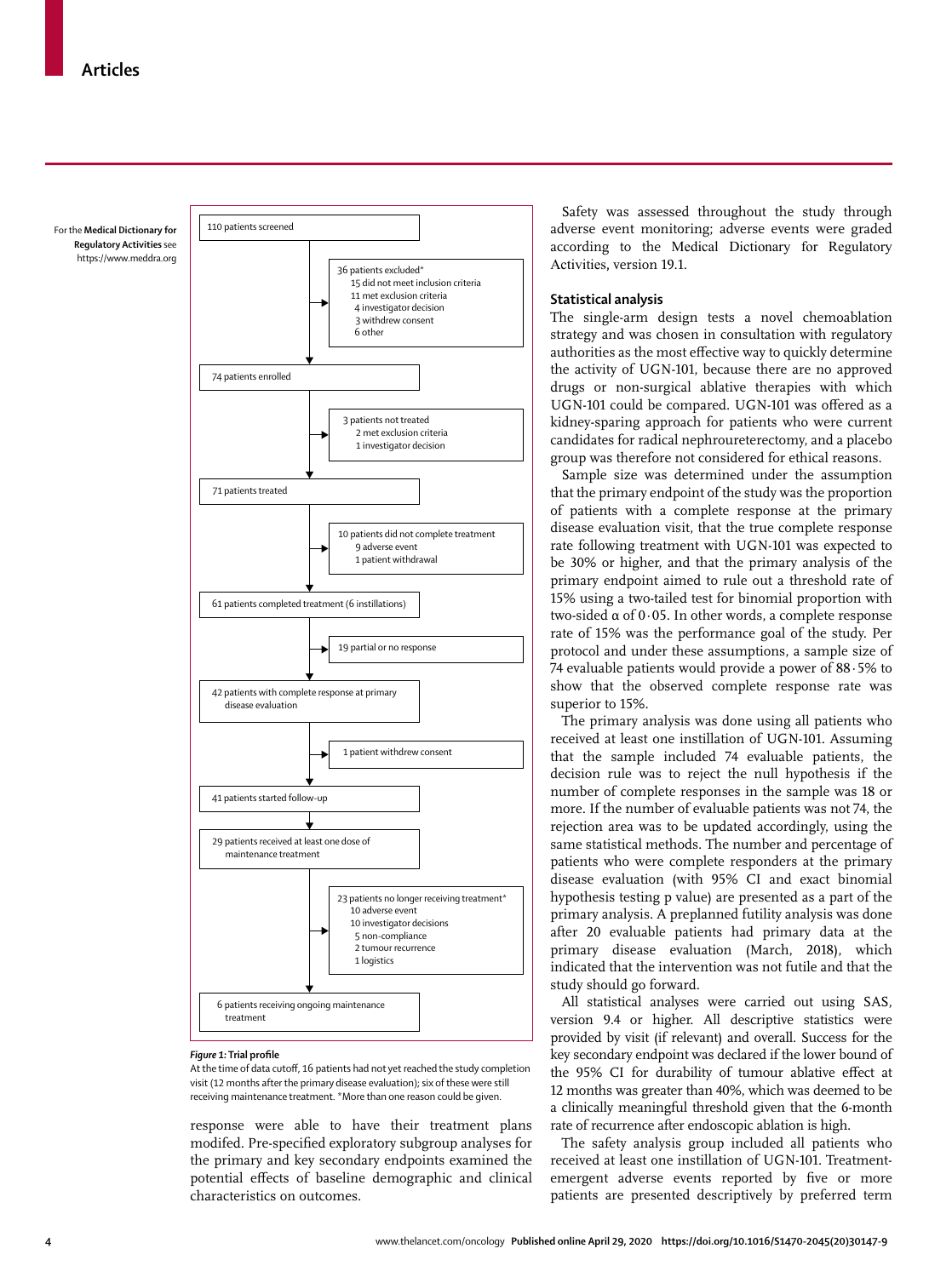|                                                                                      | All treated patients (n=71) |
|--------------------------------------------------------------------------------------|-----------------------------|
| Age (years)                                                                          |                             |
| Mean (SD)                                                                            | 70.4(10.0)                  |
| Median (range)                                                                       | $71.0(42.0 - 87.0)$         |
| Age group                                                                            |                             |
| <65 years                                                                            | 18 (25%)                    |
| $65$ to <75 years                                                                    | 27 (38%)                    |
| $\geq$ 75 years                                                                      | 26 (37%)                    |
| Sex                                                                                  |                             |
| Male                                                                                 | 48 (68%)                    |
| Female                                                                               | 23 (32%)                    |
| Race or ethnicity                                                                    |                             |
| White                                                                                | 62 (87%)                    |
| African American                                                                     | 4(6%)                       |
| Hispanic                                                                             | 3(4%)                       |
| Asian                                                                                | 2(3%)                       |
| Current or previous history of tobacco use                                           | 56 (79%)                    |
| Two kidneys at enrolment                                                             | 63 (89%)                    |
| History of upper tract urothelial cancer                                             | 37 (52%)                    |
| Previous transurethral resection of bladder<br>tumours for urothelial bladder cancer | 21 (30%)                    |
| Previous renal ablative surgery                                                      | 37 (52%)                    |
| Any previous surgery related to urothelial<br>cancer                                 | 62 (87%)                    |
| Data are n (%) unless otherwise specified.                                           |                             |
| Table 1: Baseline characteristics                                                    |                             |

and maximal severity. There were no changes to the protocol during conduct of the study and all endpoints were prespecified.

The study is registered with ClinicalTrials.gov, NCT02793128.

# **Role of the funding source**

The funder of the study participated in study design, data collection, data analysis, data interpretation, and writing of the report. The first author (NK), senior author (SPL), and coauthors (ES and MS) had full access to the data, and were responsible for the final decision to submit for publication.

### **Results**

Between April 6, 2017, and Nov 26, 2018, 74 patients were enrolled in this trial, of whom 71 were treated with at least one instillation of UGN-101 (figure 1). 16 (23%) patients remained in follow-up at the data cutoff on May 22, 2019. Most patients were white, male, and older than 70 years (table 1). Data on patients' tumour characteristics at baseline are in table 2.

61 (86%) of the 71 treated patients completed six instillations of UGN-101 as per the protocol. During these six instillations and maintenance therapy, treatments were administered under general anaesthesia in about a quarter of the instillations, and with local anaesthesia or sedation in the remainder (appendix p 3). Most treatments

|                                                                                                                                                                                                                                                                                                                                                                                                                                                                                                                                                                                                                                                                                                                                                                                                                                                                                                                                                                                                                                                                                                                                                                                                                                                                    | Measurements at baseline |  |  |
|--------------------------------------------------------------------------------------------------------------------------------------------------------------------------------------------------------------------------------------------------------------------------------------------------------------------------------------------------------------------------------------------------------------------------------------------------------------------------------------------------------------------------------------------------------------------------------------------------------------------------------------------------------------------------------------------------------------------------------------------------------------------------------------------------------------------------------------------------------------------------------------------------------------------------------------------------------------------------------------------------------------------------------------------------------------------------------------------------------------------------------------------------------------------------------------------------------------------------------------------------------------------|--------------------------|--|--|
| Number of papillary tumours*                                                                                                                                                                                                                                                                                                                                                                                                                                                                                                                                                                                                                                                                                                                                                                                                                                                                                                                                                                                                                                                                                                                                                                                                                                       |                          |  |  |
| Mean (SD)                                                                                                                                                                                                                                                                                                                                                                                                                                                                                                                                                                                                                                                                                                                                                                                                                                                                                                                                                                                                                                                                                                                                                                                                                                                          | 2.2(1.5)                 |  |  |
| Median (range)                                                                                                                                                                                                                                                                                                                                                                                                                                                                                                                                                                                                                                                                                                                                                                                                                                                                                                                                                                                                                                                                                                                                                                                                                                                     | $2.0(1-8)$               |  |  |
| Diameter of largest papillary tumour (mm)+                                                                                                                                                                                                                                                                                                                                                                                                                                                                                                                                                                                                                                                                                                                                                                                                                                                                                                                                                                                                                                                                                                                                                                                                                         |                          |  |  |
| Mean (SD)                                                                                                                                                                                                                                                                                                                                                                                                                                                                                                                                                                                                                                                                                                                                                                                                                                                                                                                                                                                                                                                                                                                                                                                                                                                          | 14.8(8.7)                |  |  |
| Median (range)                                                                                                                                                                                                                                                                                                                                                                                                                                                                                                                                                                                                                                                                                                                                                                                                                                                                                                                                                                                                                                                                                                                                                                                                                                                     | $14.0(5-50)$             |  |  |
| Total tumour burden (mm)‡                                                                                                                                                                                                                                                                                                                                                                                                                                                                                                                                                                                                                                                                                                                                                                                                                                                                                                                                                                                                                                                                                                                                                                                                                                          |                          |  |  |
| Mean (SD)                                                                                                                                                                                                                                                                                                                                                                                                                                                                                                                                                                                                                                                                                                                                                                                                                                                                                                                                                                                                                                                                                                                                                                                                                                                          | 19.9 (13.0)              |  |  |
| Median (range)                                                                                                                                                                                                                                                                                                                                                                                                                                                                                                                                                                                                                                                                                                                                                                                                                                                                                                                                                                                                                                                                                                                                                                                                                                                     | $17.0(5-65)$             |  |  |
| Tumour is unreachable by laser, n (%)                                                                                                                                                                                                                                                                                                                                                                                                                                                                                                                                                                                                                                                                                                                                                                                                                                                                                                                                                                                                                                                                                                                                                                                                                              |                          |  |  |
| Yes                                                                                                                                                                                                                                                                                                                                                                                                                                                                                                                                                                                                                                                                                                                                                                                                                                                                                                                                                                                                                                                                                                                                                                                                                                                                | 34/71 (48%)              |  |  |
| Nο                                                                                                                                                                                                                                                                                                                                                                                                                                                                                                                                                                                                                                                                                                                                                                                                                                                                                                                                                                                                                                                                                                                                                                                                                                                                 | 37/71 (52%)              |  |  |
| Papillary tumour characteristics are given prior to debulking (if applicable).<br>The current episode was defined as the last urothelial carcinoma finding as<br>observed in the last ureteroscopy before or during screening (before partial<br>fulguration if applicable). If more than one episode in the same location (above or<br>below the ureteropelvic junction) was marked as the current episode, the number<br>of lesions and the tumour burden within the location were calculated according to<br>the largest record available. Bladder lesions were ignored in this analysis.<br>*Measured in 70 patients. One patient had a lesion that was marked as flat in the<br>case report form but later clarified by the investigator and confirmed by histology<br>as papillary. †Measured in 67 patients. ‡Measured in 66 patients. Total tumour<br>burden was calculated per patient as the sum over all lesions' largest diameters of<br>papillary lesions. If at least one tumour burden calculation in the current upper<br>urinary tract episode (above or below the ureteropelvic junction) was missing, the<br>total tumour burden of this episode was considered missing.<br>Table 2: Summary of papillary tumours for the current upper urinary |                          |  |  |

were administered using a 7 French ureteral catheter (appendix p 4). The mean volume for all treatments was 54·4 mL (SD 14·3) with a median volume of 54·0 mL (range  $21.0-90.0$ ). Across the six instillations during the treatment period, the number of patients for whom the planned and actual instillation volume differed ranged from 12 (17%) of 71 patients at instillations 1 and 2, to 16 (26%) of 61 patients at instillation 6. No patient received a different instillation volume due to an adverse event, two patients received a different instillation volume because of technical problems, and all other differences were because of other reasons (data not shown). During the initial 6-week treatment period, ten (14%) of 71 patients discontinued treatment. The most common reasons for treatment discontinuation were adverse events (nine [13%] of 71 patients) and early withdrawal for personal reasons (one [1%] patient).

42 (59%; 95% CI 47–71; p<0·0001) of 71 patients who received at least one instillation had a complete response by the primary disease evaluation visit (table 3). 29 (41%) patients had no complete response (table 3). The median follow-up for patients with complete response was 11·0 months (IQR 5·1–12·4). Complete response at the primary disease evaluation visit as assessed by the central laboratory (37 [63%] of 59 patients) was a similar proportion to that assessed by local laboratories.

41 (98%) of 42 patients with a complete response at the primary disease evaluation entered the follow-up period,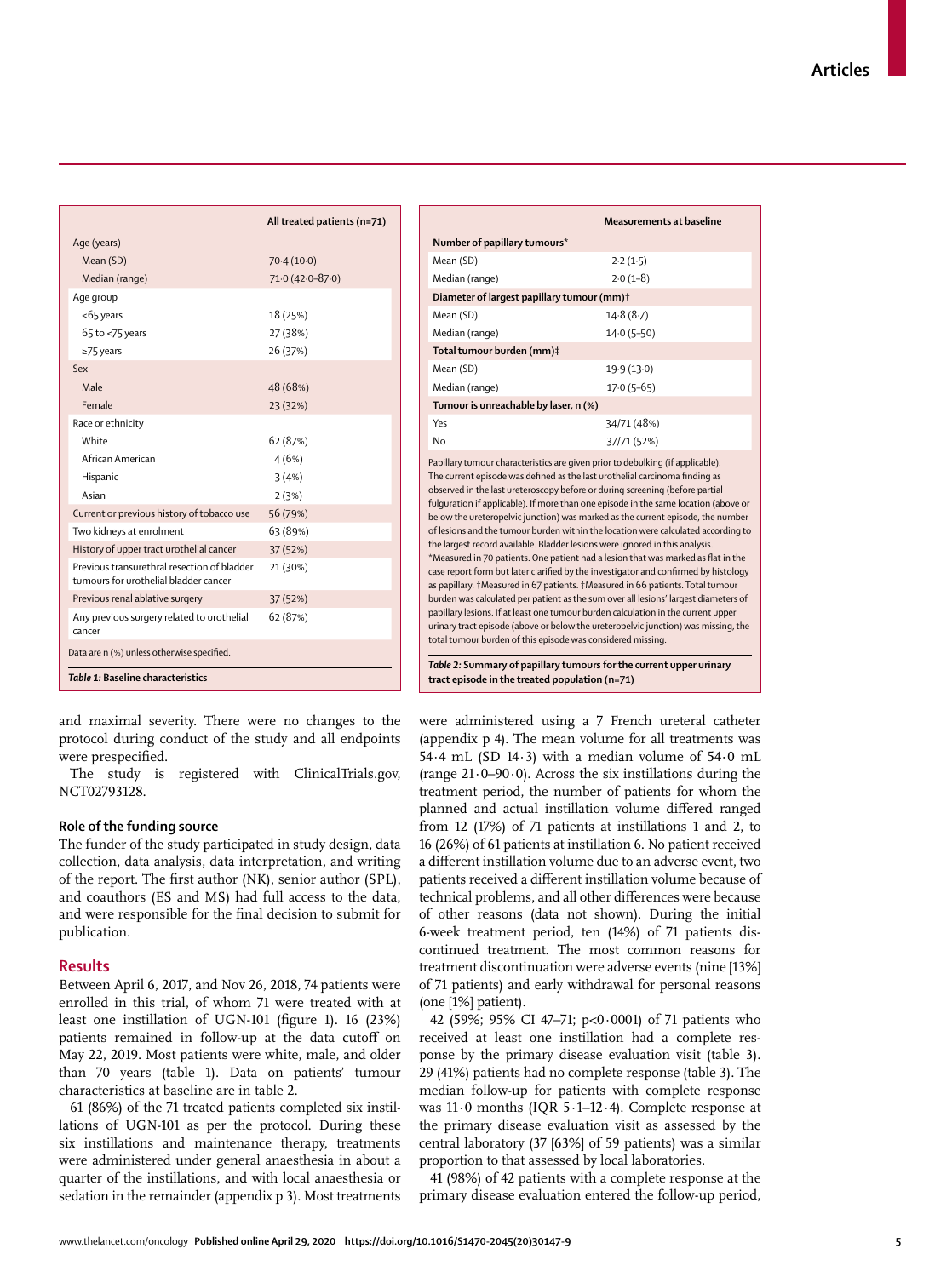and one (2%) did not because the patient withdrew consent before follow-up. 29 (71%) of the 41 patients who entered the follow-up period received at least one dose of maintenance therapy. Six (15%) of the 41 patients were still receiving maintenance treatment at the time of the data cutoff.

At the time of the data cutoff, 26 (63%) of 41 patients in follow-up had reached the 12-month timepoint. 20 (77%) of these 26 patients had a 12-month assessment, 14 (70%) of whom showed durability of their complete response (appendix p 5). Six (15%) of the 41 patients who had a complete response and entered follow-up had a documented recurrence during follow-up, and none progressed to high-grade or invasive cancer at the time of data cutoff. In the time-to-recurrence Kaplan-Meier analysis, durability of response was estimated at 84·2% (95% CI 71·0–97·4) 12 months after the primary disease evaluation, and the median time to recurrence was estimated as 13·0 months (95% CI 13·0–not estimable;

|                            | All treated patients (n=71) |
|----------------------------|-----------------------------|
| Complete response          | 42 (59%)                    |
| No complete response       | 29 (41%)                    |
| Partial response           | 8(11%)                      |
| No response                | 12 (17%)                    |
| High-grade patient*        | 6(8%)                       |
| Indeterminate <sup>+</sup> | 3(4%)                       |

\*High-grade patients were those with the emergence of high-grade disease at primary disease evaluation that was not detected at baseline. †Indeterminate patients were those who had "undetermined" (or "not done") recorded on the case report form page "Evaluation of Response (Target Area Lesions)" at primary disease evaluation and at re-evaluation, or who had no re-evaluation. For the primary analysis these patients are deemed non-complete responders.

*Table 3:* **Primary disease evaluation results (local pathology)**

figure 2). The durability of the responses at 3 months, 6 months, and 9 months after the primary disease evaluation visit are in the appendix (p 5). Clinical benefit was assessed for patients having partial response, but the numbers were too small for meaningful analysis.

Exploratory subgroup analyses were done to evaluate the treatment effect on the primary and key secondary endpoints. No individual parameter seemed to have any effect on complete response at primary disease evaluation (table 4) or on durability of response 12 months after the primary disease evaluation visit (appendix p 6).

Overall, 67 (94%) of 71 patients had adverse events (table 5) of which 60 (85%) were deemed related to study drug or procedure. 26 (37%) patients had at least one serious adverse event, the most common of which were ureteric stenosis in five (7%) patients, hydronephrosis in four (6%) patients, and flank pain and urosepsis, each in three (4%) patients. One patient had life-threatening urosepsis (grade 4) that was not related to study drug or procedure. Three (4%) patients had serious adverse events that led to death, none of which was related to the study drug or procedure. The causes of death were cerebrovascular accident, failure to thrive, and unknown cause.

19 (27%) of 71 patients had study drug-related or procedure-related serious adverse events, the most frequent of which were ureteric stenosis, hydronephrosis, flank pain, urosepsis, and chronic obstructive pulmonary disease. 19 (27%) of 71 patients discontinued treatment because of an adverse event, including nine (13%) who discontinued during the initial 6-week treatment period and ten (14%) during maintenance treatment, and 13 (18%) who had study drug-related or procedure-related adverse events that led to treatment discontinuation. Of these events, the most frequent was ureteric stenosis.



*Figure 2:* **Kaplan-Meier analysis for durability of complete response**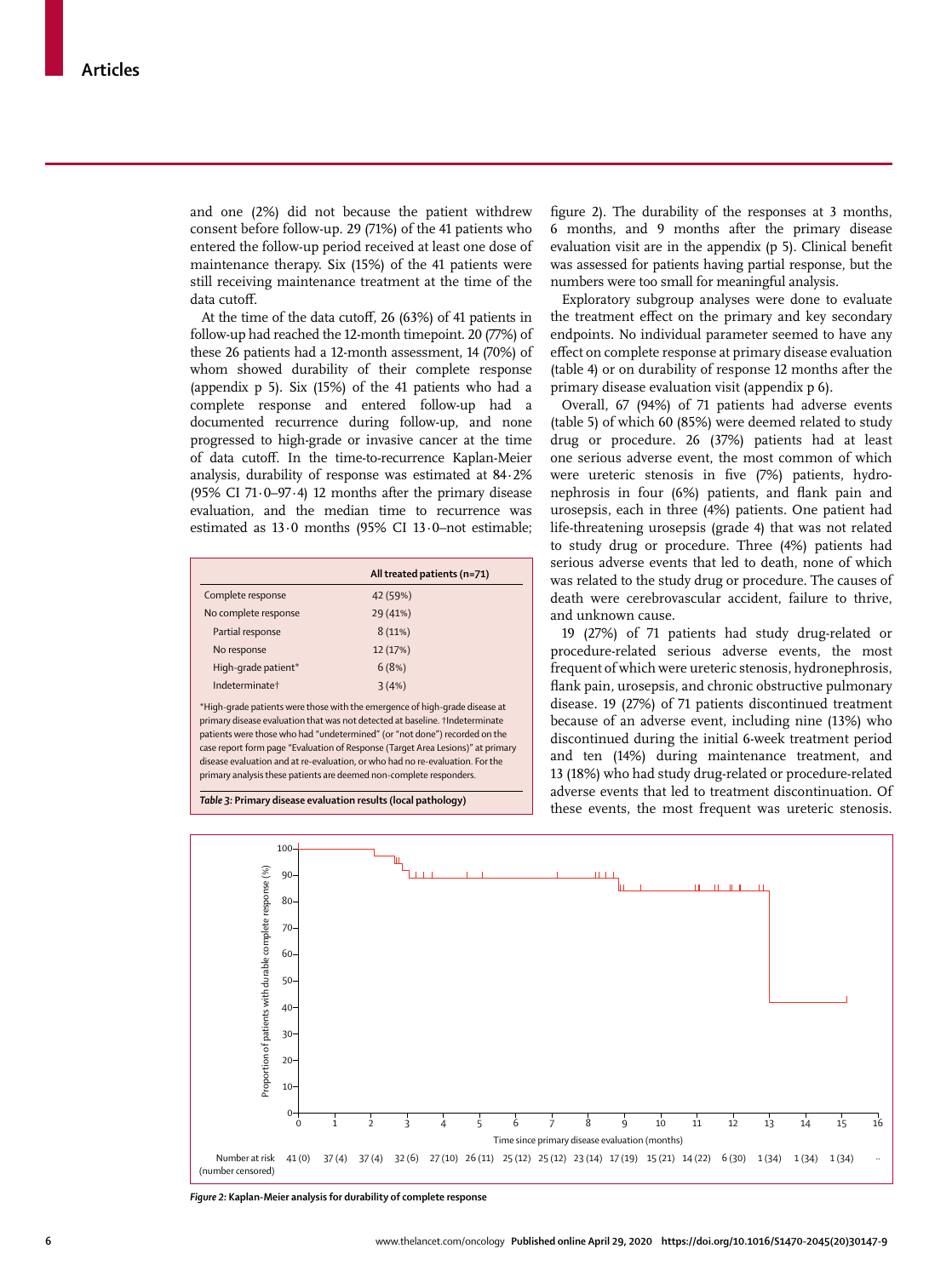www.thelancet.com/oncology **Published online April 29, 2020 https://doi.org/10.1016/S1470-2045(20)30147-9 7**

Overall, the most frequently reported adverse events (table 5) were ureteric stenosis in 31 (44%) of 71 patients, urinary tract infection in 23 (32%), haematuria in 22 (31%), flank pain in 21 (30%), and nausea in 17 (24%).

Among the adverse events of special interest, impairment of renal function was noted in 14 (20%) patients, with nine (13%) patients recovering and five (7%) not recovering, one (1%) of whom had severe renal impairment during the trial, which was assessed as related to treatment by the reporting investigator. Anaemia was observed in nine (13%) patients but was mild to moderate in severity and self-limited in all cases; in three (4%) patients it was deemed not to be treatment-related, five (7%) cases were deemed to be possibly treatmentrelated, and one (1%) was definitely treatment-related. Thrombocytopenia and leukopenia were observed in a small number of patients and did not rise to the level of serious adverse event in any of the affected individuals. All three (4%) cases of thrombocytopenia were possibly treatment-related, two (3%) of the leukopenia cases were considered not to be treatment-related, one (1%) was probably treatment-related, and one (1%) was definitely treatment-related. One patient (1%) had severe transient pancytopenia that was potentially related to exposure to the study drug.

To further explore the nature of the association of the treatment with urinary tract morbidity in particular, we evaluated patient-specific data related to the use of indwelling stents during or following exposure to UGN-101. 48 (68%) of 71 patients had an adverse event related to the renal urinary system, 24 (50%) of whom required transient placement of a ureteral stent. 11 (23%) of 48 patients did not require surgical intervention and an additional 11 patients required long-term stent placement (defined as an indwelling stent present at the time of data cutoff). At the time of data cutoff, two (4%) of 48 patients had developed ureteral stenosis that would have mandated permanent internal stent drainage and both individuals elected to undergo radical nephroureterectomy as an alternative. Histopathological evaluation of the radical nephroureterectomy specimen in both cases showed the absence of residual cancer.

# **Discussion**

This study shows that a substantial proportion (59%) of patients with low-grade upper tract urothelial cancer can have a complete response when treated with UGN-101. The total number of recruited and eligible patients exceeded that needed to show activity based on the primary endpoint of the trial (complete response >15%). The durability of response observed at 12 months was also encouraging. Chemoablation provides therapy to the entire field affected by urothelial cancer, which may explain the relative freedom from recurrence observed so far following treatment with UGN-101.

Upper tract urothelial cancer is a therapeutic challenge for urologists because of its rarity and the divergent clinical

|                                                | Patients in<br>subgroup | Complete<br>response, n (%)              | 95% CI              | p value |
|------------------------------------------------|-------------------------|------------------------------------------|---------------------|---------|
| Age (years)                                    |                         |                                          |                     | 0.95    |
| <65                                            | 18                      | 10(55.6%)                                | $(30.7 - 78.5)$     |         |
| 65 to <75                                      | 27                      | 16 (59.3%)                               | $(38.7 - 77.7)$     |         |
| $\geq 75$                                      | 26                      | 16 (61.5%)                               | $(40.5 - 79.8)$     |         |
| Gender                                         |                         |                                          |                     | 0.61    |
| Male                                           | 48                      | 27 (56.3%)                               | $(41.1 - 70.6)$     |         |
| Female                                         | 23                      | 15 (65.2%)                               | $(42.7 - 83.7)$     |         |
| Body mass index (kg/m <sup>2</sup> )           |                         |                                          |                     | 0.80    |
| $\leq 30$                                      | 47                      | 27 (57.4%)                               | $(42.1 - 71.8)$     |         |
| >30                                            | 24                      | 15 (62.5%)                               | $(40.5 - 81.3)$     |         |
| Country                                        |                         |                                          |                     | 0.37    |
| <b>USA</b>                                     | 57                      | 32 (56.1%)                               | $(42.3 - 69.3)$     |         |
| Israel                                         | 14                      | 10 (71.4%)                               | $(41.8 - 91.7)$     |         |
| Pre-debulking number of papillary lesions      |                         |                                          |                     | 0.63    |
| $1\,$                                          | 34                      | 19 (55.9%)                               | $(37.8 - 72.9)$     |         |
| >1                                             | 36                      | 23 (63.9%)                               | $(46.2 - 79.2)$     |         |
| Post-debulking number of papillary lesions     |                         |                                          |                     | 0.60    |
| 1                                              | 48                      |                                          |                     |         |
| >1                                             | 22                      | 30 (62.5%)                               | $(47.3 - 76.1)$     |         |
|                                                |                         | 12 (54.5%)                               | $(32.2 - 75.7)$     |         |
| Pre-debulking largest lesion diameter (mm)     |                         |                                          |                     | 0.13    |
| ≤10 mm                                         | 29                      | 21 (72.4%)                               | $(52.7 - 87.3)$     |         |
| $>10$ mm                                       | 38                      | 20 (52.6%)                               | $(35.8 - 69.1)$     |         |
| Post-debulking largest lesion diameter (mm)    |                         |                                          |                     | 0.35    |
| ≤10mm                                          | 57                      | 36 (63.2%)                               | $(49.3 - 75.6)$     |         |
| $>10$ mm                                       | 13                      | 6(46.2%)                                 | $(19.2 - 74.9)$     |         |
| Pre-debulking total tumour burden (mm)         |                         |                                          |                     | 0.046   |
| $\leq$ 17 mm                                   | 34                      | 24 (70.6%)                               | $(52.5 - 85.0)$     |         |
| $>17$ mm                                       | 32                      | 14 (43.8%)                               | $(26.3 - 62.4)$     |         |
| Post-debulking total tumour burden (mm)        |                         |                                          |                     | 0.23    |
| ≤10 mm                                         | 39                      | 26 (66-7%)                               | $(49 - 7 - 81 - 0)$ |         |
| $>10$ mm                                       | 31                      | 16 (51.6%)                               | $(33.0 - 69.9)$     |         |
| Number of treatments received                  |                         |                                          |                     | $1-00$  |
| 6                                              | 61                      | 36 (59.0%)                               | $(45.6 - 71.5)$     |         |
| <6                                             | 10                      | $6(60.0\%)$                              | $(26.2 - 87.9)$     |         |
| Tumour is unresectable                         |                         |                                          |                     | 1.00    |
| No                                             | 37                      | 22 (59.5%)                               | $(42.0 - 75.3)$     |         |
| Yes                                            | 34                      | 20 (58.8%)                               | $(40.6 - 75.4)$     |         |
| Past urothelial carcinoma episodes             |                         |                                          |                     | 0.47    |
| $\mathbf 0$                                    | 28                      | 15 (53.6%)                               | $(33.8 - 72.5)$     |         |
| $\geq 1$                                       | 43                      | 27 (62.8%)                               | $(46.7 - 77.1)$     |         |
| Past upper tract urothelial carcinoma episodes |                         |                                          |                     | 0.81    |
| 0                                              | 37                      | 21 (56.8%)                               | $(39.4 - 73.0)$     |         |
| $\geq 1$                                       | 34                      | 21 (61.8%)                               | $(43.5 - 77.9)$     |         |
| able 4. Cul                                    |                         | dicasco qualuption for all trasted patio |                     |         |

*Table 4:* **Subgroup analysis of complete response at primary disease evaluation for all treated patients (n=71)**

behaviour of its two distinct histological forms (high grade and low grade).<sup>2-5</sup> Diagnosed patients have few therapeutic options apart from ipsilateral radical nephroureterectomy, which most patients with low-grade, low-stage disease would eventually undergo. Radical nephroureterectomy is associated with the typical risks of major surgery, including a 40% 30-day complication rate, with haematological,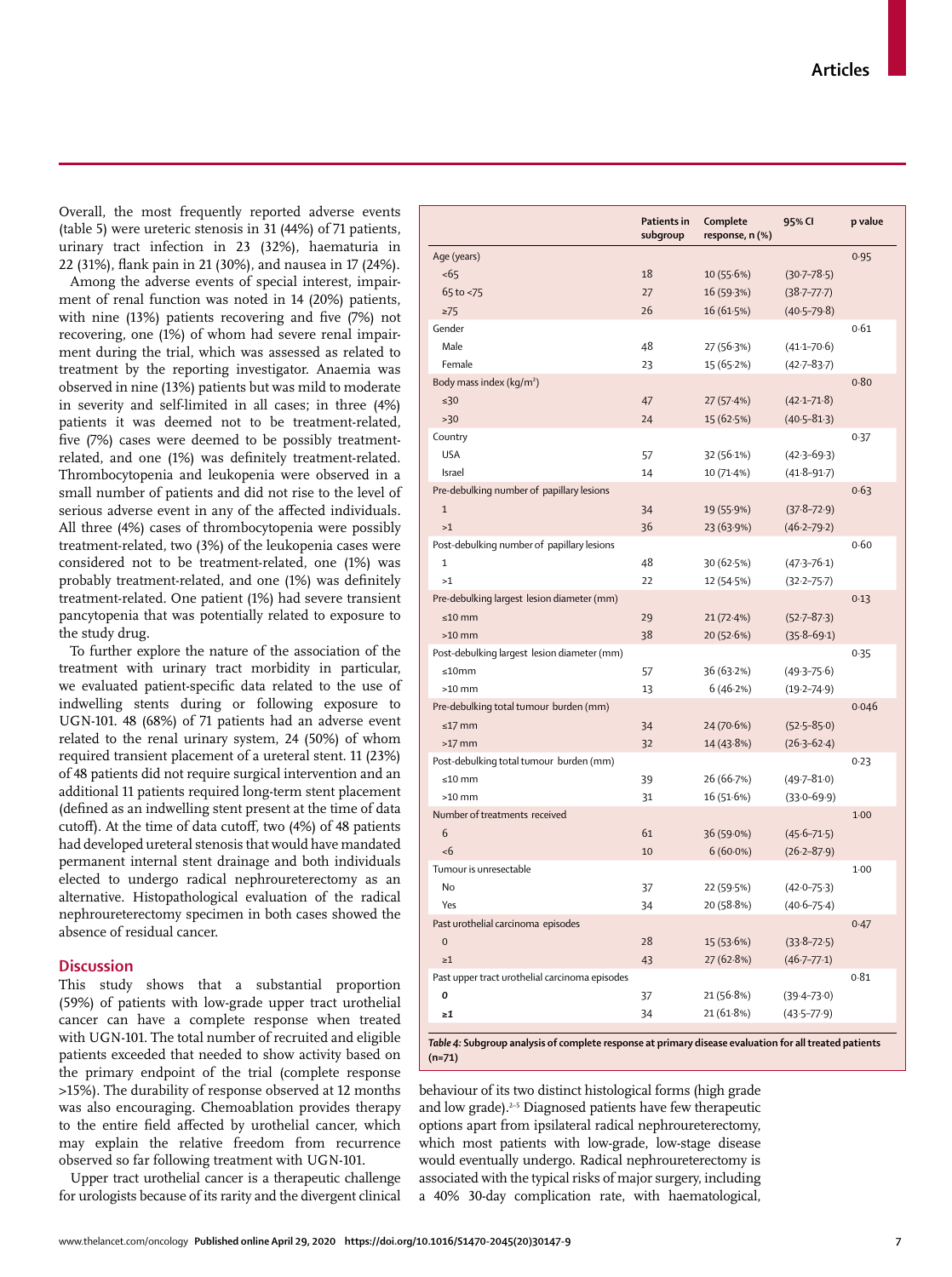|                                               | Grades 1-2 Grade 3* |                | Grade 4t       | Grade 5‡       |
|-----------------------------------------------|---------------------|----------------|----------------|----------------|
| Any adverse event                             | 37 (52%)            | 26 (37%)       | 1(1%)          | 3(4%)          |
| Ureteric stenosis                             | 25 (35%)            | 6(8%)          | $\Omega$       | $\Omega$       |
| Urinary tract infection                       | 21 (30%)            | 2(3%)          | $\overline{0}$ | $\overline{0}$ |
| Haematuria                                    | 20 (28%)            | 2(3%)          | 0              | 0              |
| Flank pain                                    | 19 (27%)            | 2(3%)          | $\mathbf{0}$   | $\mathbf 0$    |
| Nausea                                        | 16 (23%)            | 1(1%)          | 0              | 0              |
| Dysuria                                       | 15 (21%)            | $\mathbf{0}$   | $\mathbf 0$    | $\mathbf 0$    |
| Renal impairment                              | 13 (18%)            | 1(1%)          | 0              | 0              |
| Vomiting                                      | 11 (15%)            | 3(4%)          | $\mathbf{0}$   | $\Omega$       |
| Abdominal pain                                | 12 (17%)            | 1(1%)          | 0              | 0              |
| Hydronephrosis                                | 9(13%)              | 4(6%)          | $\mathbf 0$    | $\mathbf 0$    |
| Fatique                                       | 11 (15%)            | $\Omega$       | $\Omega$       | $\Omega$       |
| Anaemia                                       | 9(13%)              | $\overline{0}$ | $\overline{0}$ | $\overline{0}$ |
| Back pain                                     | 9(13%)              | 0              | 0              | 0              |
| Pollakiuria                                   | 9(13%)              | $\mathbf 0$    | $\mathbf{0}$   | $\mathbf 0$    |
| Pruritus                                      | 9(13%)              | 0              | $\Omega$       | 0              |
| Asthenia                                      | 7(10%)              | 1(1%)          | $\overline{0}$ | $\overline{0}$ |
| Chills                                        | 8(11%)              | 0              | 0              | 0              |
| Pyrexia                                       | 8(11%)              | $\mathbf{0}$   | $\Omega$       | $\Omega$       |
| Decreased appetite                            | 7(10%)              | 0              | 0              | 0              |
| <b>Bladder transitional</b><br>cell carcinoma | 4(6%)               | 2(3%)          | $\mathbf 0$    | $\mathbf 0$    |
| Dehydration                                   | 4(6%)               | 2(3%)          | 0              | $\Omega$       |
| Diarrhoea                                     | 6(8%)               | $\overline{0}$ | $\overline{0}$ | $\overline{0}$ |
| Hypertension                                  | 4(6%)               | 2(3%)          | 0              | 0              |
| Lower abdominal pain                          | 5(7%)               | $\mathbf{0}$   | $\mathbf{0}$   | $\mathbf{0}$   |
| Acute kidney injury                           | 4(6%)               | 1(1%)          | 0              | 0              |
| Constipation                                  | 5(7%)               | $\overline{0}$ | $\overline{0}$ | $\overline{0}$ |
| Dyspnoea                                      | 3(4%)               | 2(3%)          | 0              | 0              |
| Headache                                      | 5(7%)               | 0              | $\overline{0}$ | $\overline{0}$ |

Data are n (%). Patients with more than one episode of the same adverse event term were counted only once (the worst severity of that adverse event). \*Other grade 3 events were thrombocytopenia, urosepsis, and pulmonary oedema, each occurring in two patients, and pelvi-ureteric obstruction, renal failure, urinary tract inflammation, urinary tract obstruction, groin pain, hyperkalaemia, pancytopenia, fall, hyperglycaemia, hypersensitivity, hypotension, syncope, ureteric obstruction, acute respiratory failure, acute cardiac failure, chronic cardiac failure, deep vein thrombosis, hyponatraemia, iron deficiency anaemia, pyelonephritis, and supraventricular tachycardia, each occurring in one patient. †The grade 4 event was urosepsis, which was not related to the study drug or procedure. ‡Causes of death (grade 5 events) were cerebrovascular accident, failure to thrive, and unknown, none of which were related to the study drug or the procedure.

*Table 5:* **Treatment-emergent adverse events reported by a total of five or more patients by preferred term and maximum severity in the safety analysis group (n=71)**

gastrointestinal, and infectious complications being the most common.10 Renal loss in older patients results in a heightened risk of renal insufficiency, the exacerbation of pre-existing cardiac comorbidity, and a small but real risk of renal failure leading to dialysis dependence.10,11,17–19 Moreover, given that the current alternative management for low-grade upper tract urothelial cancer includes repeated ureteroscopy requiring general anaesthesia, the effect of repeated anaesthesia should be considered because newly published research suggests a potentially detrimental effect on cognition in elderly patients.<sup>20,21</sup>

Experience with conservative management of lowgrade upper tract urothelial cancer with endoscopic ablation alone is variable in the published literature, with local recurrence rates of 77–90% as seen in studies with more than 48 months of follow-up.<sup>22-25</sup> Although the exact local recurrence rate for this type of cancer is not uniformly reported in these studies, a report from 2016<sup>26</sup> suggests that up to 51% of patients might experience recurrence or incomplete treatment after only 60 days. In general, the local recurrence rate of low-grade upper tract urothelial cancer after endoscopic ablation depends on the size of the index lesion, duration of follow-up, and experience of the treating centre, but it is clearly an area that urgently needs improvement. Endoscopic tumour ablation carries surgical risks such as ureteral stenosis (10–25%), infection, and injury to the urinary tract, including perforation.<sup>7,27</sup> Attempts to use adjuvant topical chemotherapy have yielded equivocal results, reflecting the short dwell time achieved in the upper tract when using aqueous solutions.<sup>7,14</sup> The continuous flow of urine coupled with the absence of reservoir capacity in the renal pelvis and ureter preclude retention of potentially beneficial drugs delivered in aqueous solution.

Reverse thermal gels, a subclass of polymer mixtures known as hydrogels, which assume a liquid form at low temperatures and a solid gel form as the temperature is increased, have previously been used to treat macular degeneration.28 The use described in this report is novel in the care of patients with low-grade upper tract urothelial cancer. UGN-101 is a formulation of mitomycin with a proprietary mixture of polymers designed to provide extended dwell and contact time of mitomycin with the surface of the upper urinary tract. Non-clinical studies and early human experience with UGN-101 suggest that mitomycin at a concentration of 4 mg/mL in sterile hydrogel is well tolerated and feasible for delivery to the upper urothelial tract using a retrograde ureteral catheter.15,29 Non-clinical and clinical pharmacokinetic studies have shown a low level of systemic absorption of mitomycin.<sup>30</sup>

We report treatment-related morbidity that might occur as a result of recurrent instrumentation of the upper tract as well as treatment with UGN-101 for the management of upper tract urothelial cancer. Most patients in this trial required temporary ureteral stenting, which is consistent with other treatments for upper tract urothelial cancer using standard-of-care technology. Serious or grade 3 ureteral stenosis formation occurred in six (8%) of 71 patients. Two (3%) patients had delayed radical nephroureterectomy after developing clinically significant ureteral stenosis that would have required long-term stenting. The final pathology in both patients confirmed complete resolution of the cancer. Patients in this study had transient perturbation of renal function consistent with either a mechanical or pharmacological effect of treatment; however, long-term decline in renal function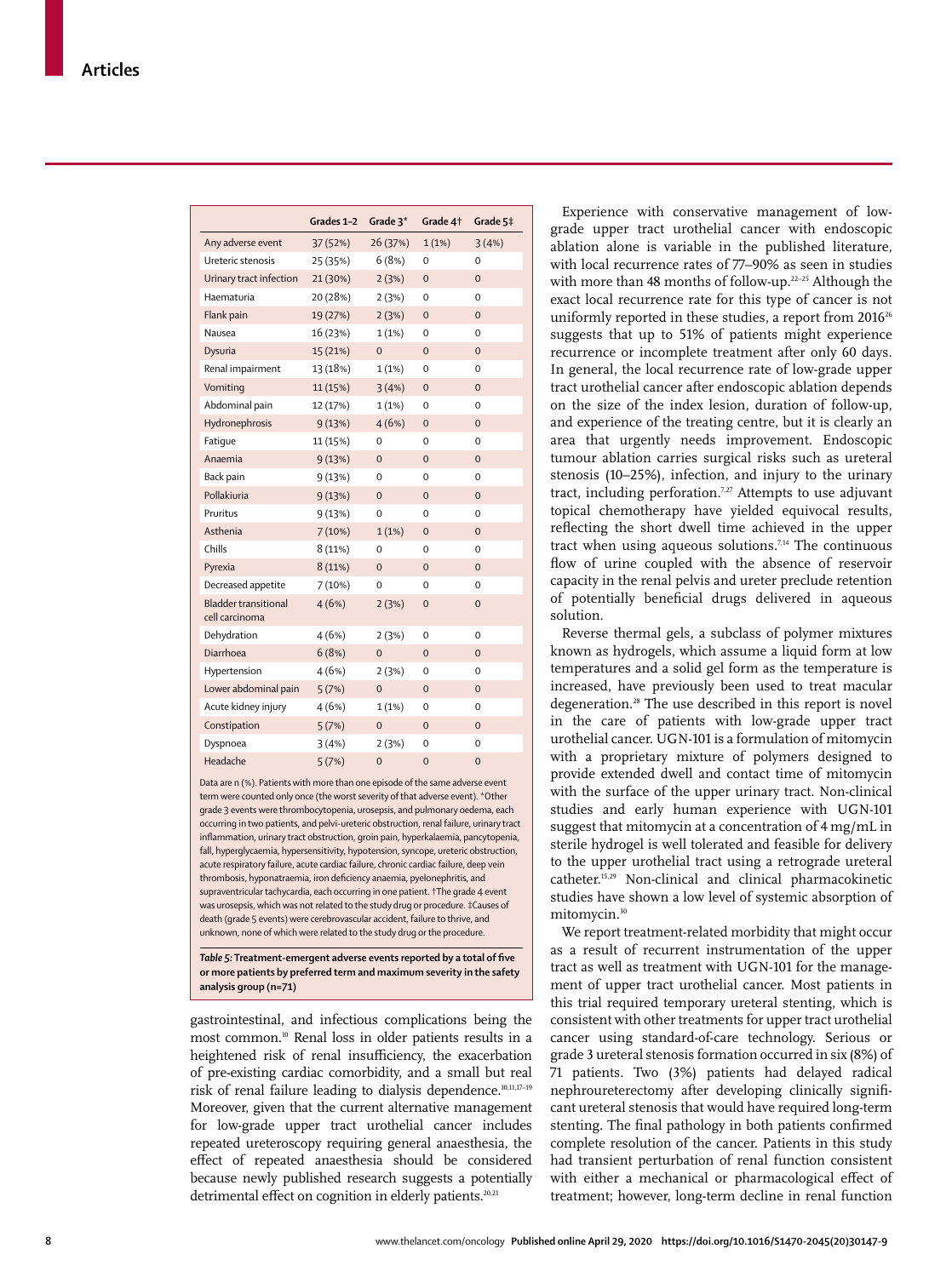following treatment was rare. Treatments were administered under general anaesthesia in about a quarter of the instillations, but the attribution of adverse events to general anaesthesia was not specified.

Patients who had a complete response after induction therapy were eligible for monthly maintenance treatments with UGN-101 for the duration of the observation period. Although most patients received at least one dose of maintenance therapy, the use of maintenance therapy was inconsistent, and few patients received full-course maintenance. Thus, we could draw no conclusions about the value of maintenance with respect to the durability of complete response in this cohort.

The 6-week treatment regimen chosen for this trial was empirically derived from generally accepted urological practice for lower urinary tract adjuvant therapy. We acknowledge that alternative dosing regimens may be useful and could form a basis for future research. The catheter used in the trial was chosen to facilitate the administration of the slightly viscous UGN-101. A 7 French catheter was used for most doses administered. In some cases, investigators used a 5 or 6 French catheter when ureteral oedema or narrowing was encountered, making use of the 7 French catheter difficult. All catheters performed acceptably in the trial, and on the basis of this experience we believe that all catheters can be used to provide treatment using UGN-101.

This study has some potential limitations. The singlearm design was chosen in consultation with regulatory authorities because most patients with low-grade upper tract urothelial cancer undergo radical nephroureterectomy, especially those with lesions not amenable to endoscopic ablation. Radical nephroureterectomy is not an appropriate comparator for an organ-sparing therapy, and endoscopic ablation is used in a small minority of patients treated typically in specialty centres. The absence of a control group introduces potential biases into the trial, including the selection of a favourable group of patients more likely to respond to UGN-101, and the possibility that both benefits and harms might be overassessed or underassessed. The status of the contralateral kidney was not required to be reported. We do not have data on persistent tumour in other parts of the urinary system. A further limitation is that neither patient-reported nor caregiver-reported outcomes were measured. Patients were treated in expert centres, and questions could therefore be raised regarding the generalisability of the study results outside of expert urological oncology practices. The small size of the study population reflects the rarity of low-grade upper tract urothelial cancer, and statistical analysis shows that the observed complete response significantly exceeded our pre-specified goals. Patients with tumours larger than 15 mm were eligible for enrolment if they underwent endoscopic downsizing by partial ablation. It is possible that these partial ablations subtly contributed to the overall beneficial effect of treatment with UGN-101.

Conservative management of low-grade upper tract urothelial cancer is based upon the understanding that the tumour grade on biopsy correlates with clinical stage. Several investigators have observed that this correlation is imperfect, with up to a third of patients with low-grade disease on biopsy having high-grade tumours on radical nephroureterectomy.31 Large, low-grade tumours might obscure high-grade elements that elude detection on endoscopic biopsy. Accordingly, both the US National Comprehensive Cancer Network and the EAU have recommended that conservative management of lowgrade upper tract urothelial cancer patients should be considered for individuals with small (<15–20 mm), solitary tumours that are favourably located.<sup>5,32</sup> Although our data support a conservative approach to this population, the current results in patients with multifocal tumours and disease initially considered to be endoscopically unresectable suggest that some adjustment to the current recommendations might be warranted.

In conclusion, primary chemoablation of low-grade upper tract urothelial cancer with UGN-101 resulted in complete response in a substantial proportion of patients. In patients achieving complete response after induction therapy, durable disease control was observed in the majority, although just less than half of the patients with complete response had been evaluated for continued response at 12 months at the time of data cutoff. We continue to follow up this patient cohort and will provide an update on durability when data are available, which we estimate to be in about 12 months. Ureteral stenosis was the most common adverse event associated with treatment, but serious adverse events occurred in a minority of patients. This novel kidney-sparing approach might offer an important alternative for patients with low-grade upper tract urothelial cancer and expand the treatment options for patients with tumours that are difficult to treat endoscopically.

# **Contributors**

NK, SFM, KC, MO'D, AW, RP, IK, MK, DS-A, MS, and SPL participated in the design of the trial and SPL determined the eligibility for each patient. PMP, ES, DS-A, MS, and SPL contributed to data analysis and the initial draft of the manuscript as well as subsequent revisions. ES, MS, and SPL had full access to the data, vouch for the integrity of the data and adherence to the study protocol, and were responsible for the decision to submit the manuscript. All authors contributed to data collection, data analysis and interpretation, and the revision of the manuscript for important content.

#### **Declaration of interests**

NK, PMP, and ABS report acting as investigators and consultants for UroGen Pharma. SFM reports consultancy for UroGen Pharma and Taris Bio. BH, KC, JDR, and JL report consultancy for UroGen Pharma. MR is a consultant for Boston Scientific and Lumenis. MO'D reports acting as an investigator and consultant for UroGen Pharma, Medical Enterprises, and Photocure, grants from Abbott Molecular, and consultancy for Fidia Farmaceuticals, Theralase, and Vaxiion. JJK reports acting as an investigator for UroGen Pharma and consultancy for Boston Scientific. CW reports consultancy for Abbott Molecular. ABS reports consultancy for UroGen Pharma, Merck, and Photocure, and acting as an investigator for Patient-Centered Outcomes Research Initiative. MBA reports being an investigator and consultant for UroGen Pharma, consultancy for Precipio, International Diagnostics Lab, Advanced